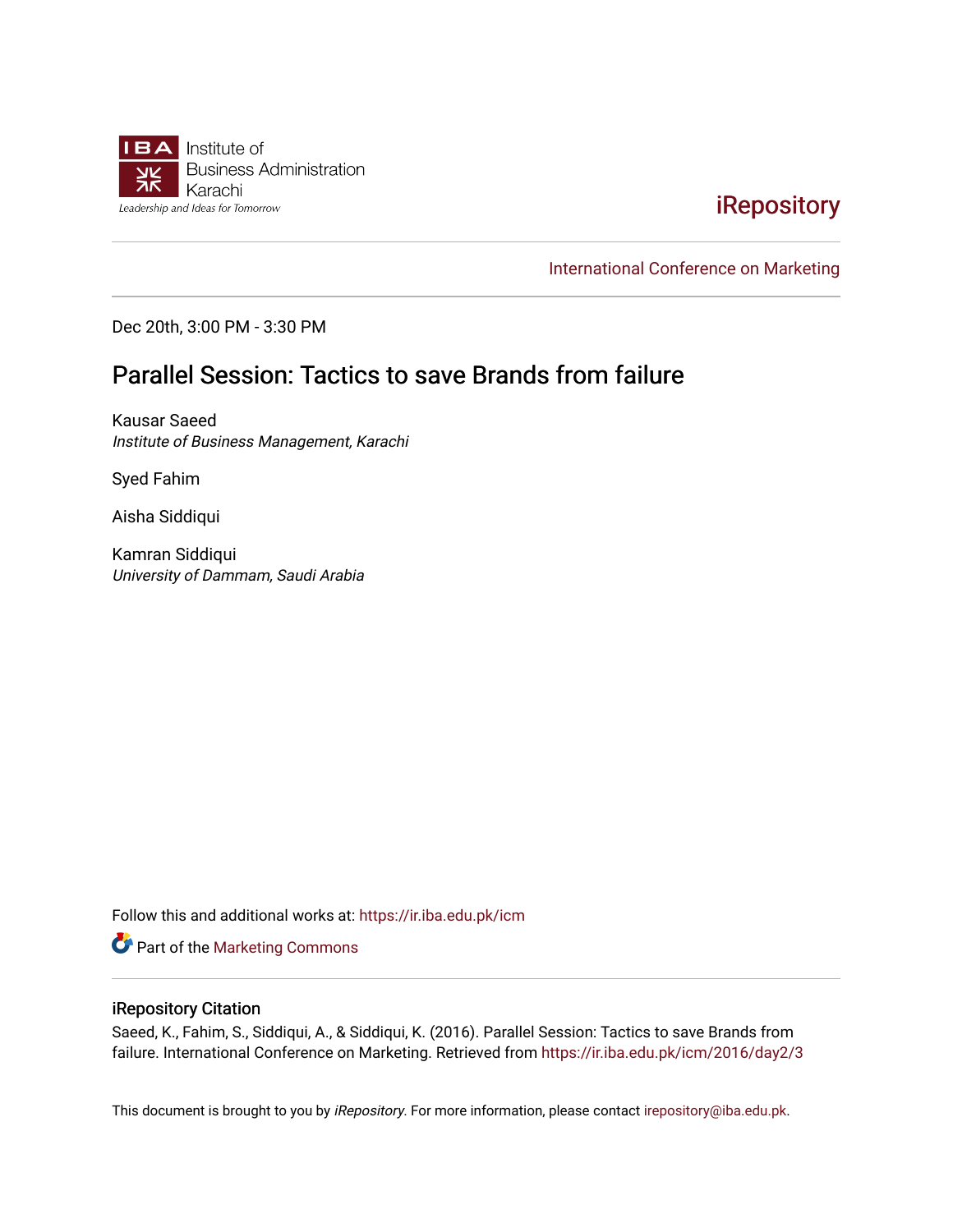# **Tactics to Save Brands from Failure**

Saeed, Kausar<sup>1</sup>; Siddiqui, Kamran Ahmed<sup>2</sup>

#### <sup>1</sup>Institute of Business Management, Karachi, Pakistan <sup>2</sup>University of Dammam, Saudi Arabia Kauser.Saeed@iobm.edu.pk; [KASiddiqui@uod.edu.sa](mailto:KASiddiqui@uod.edu.sa)

*Abstract: The purpose of this study is to present the experts opinion about various tactics used to save brands from permanent failures. The sampling technique used in this survey was judgmental with a sample size of 196 marketing professionals from FMCG, health, pharmaceutical, services and manufacturing sectors based in Karachi. Using Exploratory Factor Analyses tactics are summarized into groups. This paper offers numerous expert opinions about tactics to save brands from permanent failure. Provides valuable analyses for marketing/brand professional and academics.*

*Keywords: Brand Failure, Product Life Cycle*

## **1. Introduction**

The purpose of this study is to present the experts opinion about various tactics used to save brands from permanent failures. There is an abundance of literature on brand and branding areas but research on brand survival /recovery is very thin. This paper draws its analysis of tactics to save brands from failure on the opinion of marketing experts.

# **2. Literature Review**

Four generalizations can be made from the existing literature. Firstly, there is not a single study that gives a concrete measure on the strategies or tactics to save brands from permanent failure. Secondly, most of the studies talk about the factors that cause brand to be successful (Quiston, 2004). As success and failure are two sides of the same coin therefore studies on brand success are considered as relevant. Major work done in this subject area focuses on how big brands are made successful and what aspects push them to achieve the excellence but the literature on how near failing brands can be recovered from failure is very thin. Thirdly, the most prolific work on brand failure has been done by Matt Haig (2004). There are seven crucial mistakes that brands could make and led to failure (Haig, 2004). But there is no account on how to save a failing brand. Fourth, various other studies have touched the subject area of brand failure (Kumar & Murthy, 1996; Kotler & Keller, 2011; Narayanan, 2012) but failed to discuss beyond brand failures. Fifth, one of replication studies has successfully replicated the Matt Haig's study with the local examples in Pakistan (Khakhan & Siddiqui, 2013). However, it was just mapping exercise of local examples on the seven reasons outlined by Matt Haig (2004). More recently a few local studies have attempted to fill the gap (Saeed & Siddiqui, (2015; Khaqan et al., 2016; Saeed & Siddiqui, 2016). As mentioned above there is no systematic study available on the tactics to save brands from failures. A brief description of various branding tactics used to detect brand failure and save it from further deterioration is given below:

#### **2.1. Market Research**

"Marketing research is the function that links the consumer, customer, and public to the marketer through information--information used to identify and define marketing opportunities and problems; generate, refine, and evaluate marketing actions; monitor marketing performance; and improve understanding of marketing as a process. Marketing research specifies the information required to address these issues, designs the method for collecting information, manages and implements the data collection process, analyzes the results, and communicates the findings and their implications" (AMA, 2013).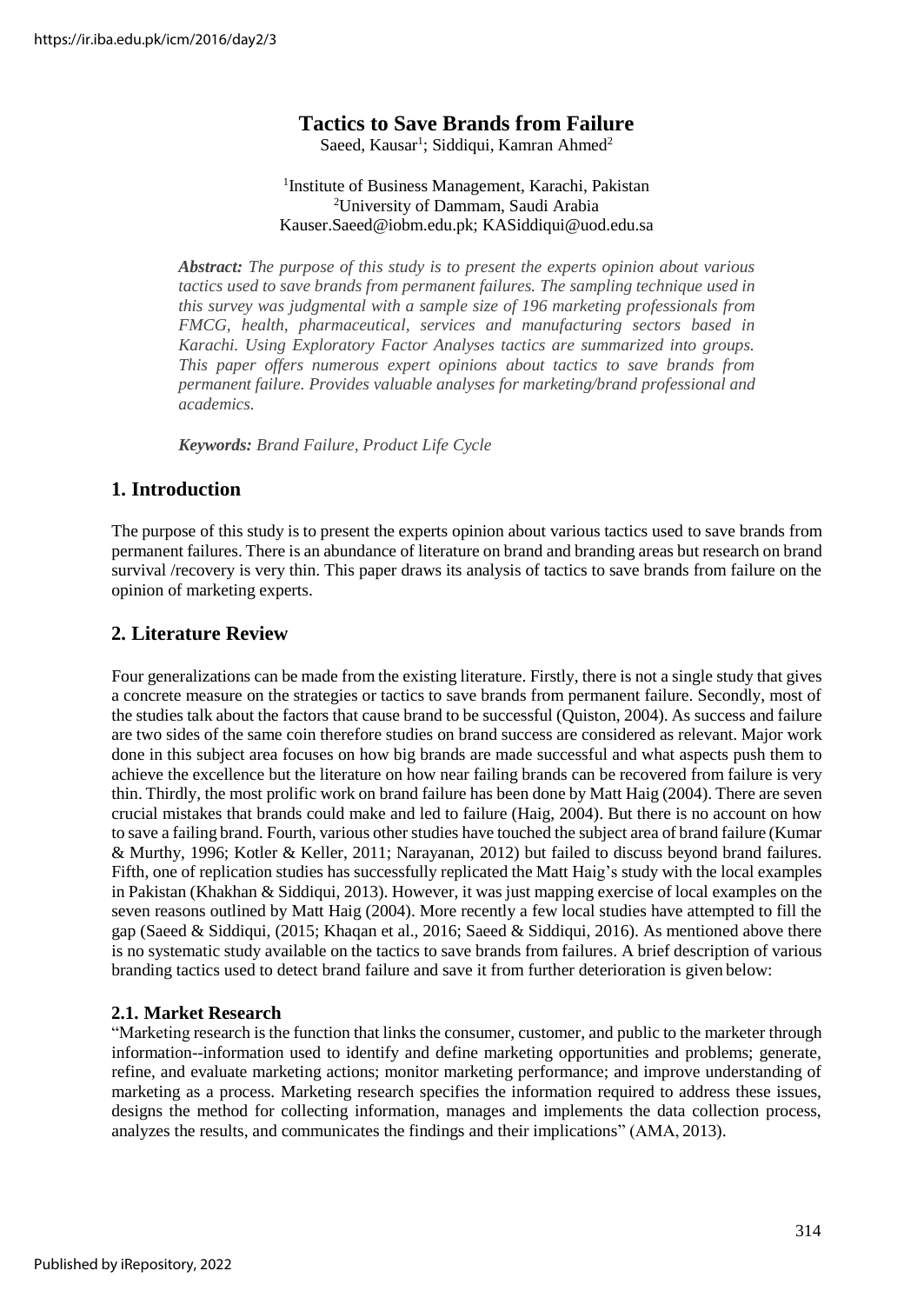### **2.2. Brand Audit**

It is "a detailed analysis of the brand in its current state. The purpose of a brand audit is to ascertain the health of the business by determining the effective and ineffective qualities of the brand so that brand can restructure its identity and message to produce better results" (DeMers, 2015).

#### **2.3. Brand Activations**

It "rallies around activity that brings brands to life and encourages positive participation - physically or digitally. Regardless of how we deploy this activity, let's get the basics right. This will in turn deliver tangible and mutually beneficial value to clients, brands and customers alike" (Guardian, 2016). It is the art of driving consumer action through brand interaction and experiences. In simple terms, the key aim of these sorts of campaigns is to get consumers to act. It's about bringing brands to life via experiences and forming long-term emotional connections.

#### **2.4. Brand Extensions**

It is "the marketing strategy wherein a new product is launched under the existing brand name. The category in which product is launched may be related or unrelated to the brand's current category. The brand that gives rise to a new product under its name is called - The Parent Brand" (BusinessJargons (a), 2016). It is needed when a company uses its leverage to launch a new product category.

#### **2.5. Brand Reinforcement**

Brand reinforcement "includes regular monitoring of a product at all the levels of product life cycle (Introduction Stage, Growth Stage, Maturity Stage and Decline Stage) to keep a check on the changes in the tastes and preferences of customers" (BusinessJargons (b), 2016). It involves ensuring innovation in product design, manufacturing, and merchandising and ensuring relevance in user and usage imagery.

#### **2.6. Brand Re-Positioning**

"Changing a brand's status in comparison t o that of the competing brands. Re-positioning is effected usually through changing the marketing mix in response to changes in the market place, or due to a failure to reach the brand's marketing objectives" (BusinessDictionary, 2016).

#### **2.7. Brand Revitalization**

It is "the marketing strategy adopted when the product reaches the maturity stage of product life cycle, and profits have fallen drastically. It is an attempt to bring the product back in the market and secure the sources of equity i.e. customers" (BusinessJargons (c), 2016). It is required in one of two cases, either that lost sources of brand equity are recaptured ("a back to basics" approach) or that new sources of brand equity are identified and established.

#### **2.8. Brand Tracking**

Refers to "collecting quantitative data from consumers over a time to give consistent, baseline information about how brands and marketing programs are performing" (MarketingBinder, 2014).

#### **2.9. Celebrity Endorsements**

"A form of brand or advertising campaign that involves a well-known person using their fame to help promote a product or service. Manufacturers of perfumes and clothing are some of the most common business users of classic celebrity endorsement techniques, such as television ads and launch event appearances, in the marketing of their products" (BusinessDictionary, (2016).

Brief descriptions of branding tactics used to prevent brand failure are listed below: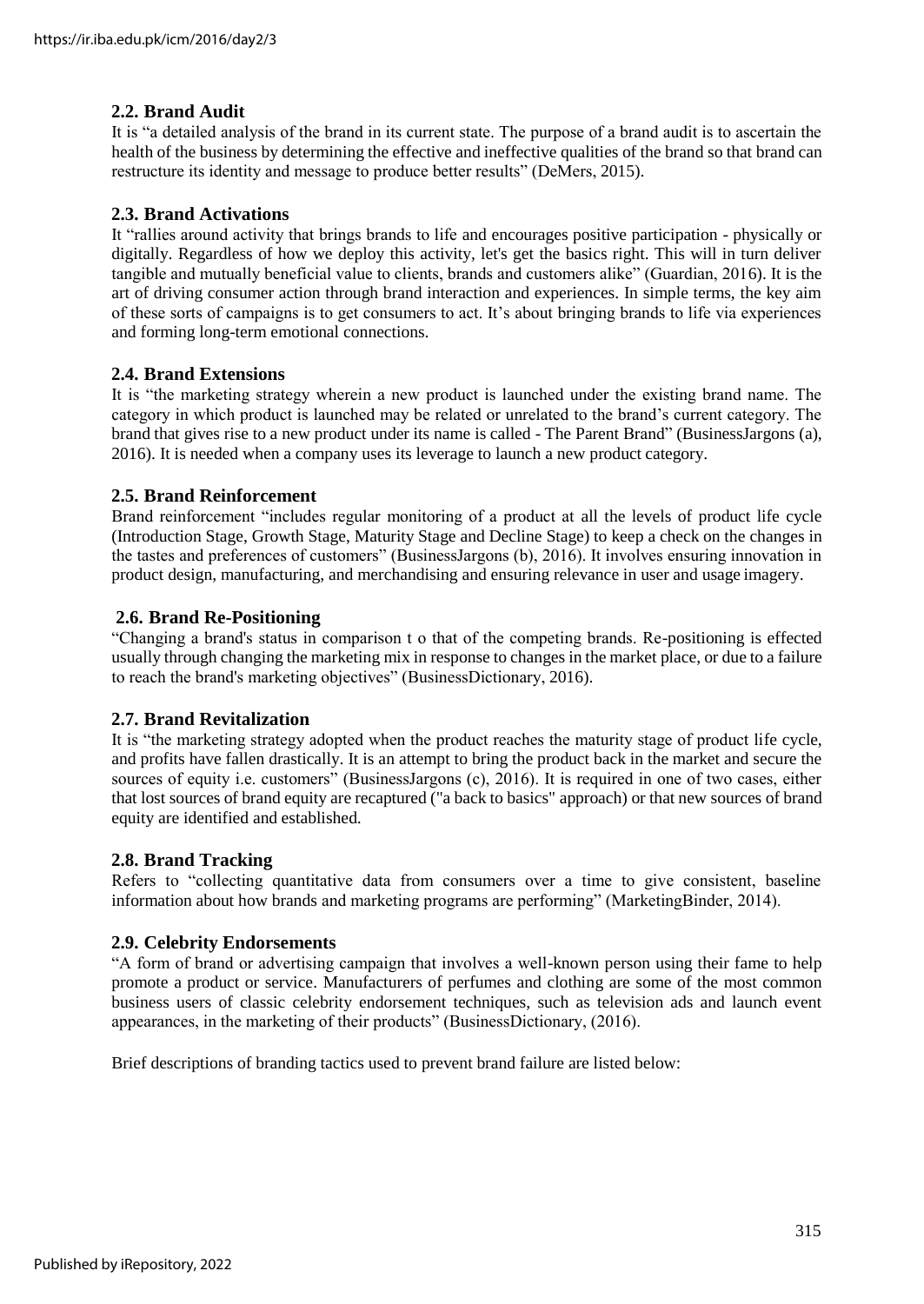| <b>Branding Tactics</b>    | <b>Brief Descriptions</b>                                        |  |  |
|----------------------------|------------------------------------------------------------------|--|--|
| Market research            | Organizing information about brands & customers of brand failure |  |  |
| <b>Brand Audit</b>         | Measuring health of brand & detecting failure early              |  |  |
| <b>Brand Tracking</b>      | Measuring rebranding actions & detecting failure early           |  |  |
| Brand Re-positioning       | Changing the brand's image in consumer's mind                    |  |  |
| Brand Re-vitalization      | Changing brand elements or promotion mix                         |  |  |
| <b>Brand Reinforcement</b> | Reassuring current attitudes towards a brand                     |  |  |
| <b>Brand Activations</b>   | Engaging customers & extending the PLC                           |  |  |
| <b>Brand Extensions</b>    | Launching new products in different category                     |  |  |
| Celebrity endorsements     | Involving celebrities to promote the brand                       |  |  |
|                            |                                                                  |  |  |

Table 1 Branding Tactics to save brands from permanent failure.

# **3. Methodology**

As the main thrust of the study is about the tactics that can be employed to save the brand from failure in the local market therefore survey method has been selected to reach enough respondents who are experts in the field of marketing. After data collection, various statistical tests were applied including descriptive statistics, inferential statistics tests.

The population of the survey is the marketing managers belonging to FMCG, health, pharmaceutical, services and manufacturing sectors based in Karachi. The sampling technique used in this survey was judgmental and the sample size was 196 marketing professionals and it was believed to be adequate for the current study.

The primary data was collected with a help of a questionnaire, designed specifically for the present study. In the initial phase of study, few interviews were made with several senior brand managers. These interviews were substantiated with the help of two focus groups. The respondents of focus groups were marketing professionals and faculty members of the top business school of the country. Based on the discussion of interviews and the focus group a questionnaire was designed. Keeping in view of very busy professional as target population, efforts were made to keep the questionnaire short.

The respondents of this survey were 196 marketing/ brand managers who were interviewed for this survey. These professionals were employed in marketing departments of different industries/sectors and they have been grouped in four categories namely, a) Services (advertising, telecom, education, (etc), b) FMCG (Fast Moving Consumer Goods), c) Pharmaceuticals and Health, and d) Manufacturing. Most of the respondents worked in the service sector and belonged to advertising agencies, media buying houses, banks and consultancies.

The brand knowledge of respondents according to their own perception was categorized as excellent - 27%, average - 41 % and poor - 25% and rest did not answer this question. Combining excellent and average scores, it becomes 68% which was significant to generalize the findings. More than 50% of respondents have more than three years of brand management experience which signifies that selected sample is appropriate and qualified to comment on different aspects of brands and brand failures. In Brand portfolio management 18% respondents were those who had the experience of handling more than ten brands. 34% had looked after on 5-10 brands and 31% had been the custodian of 2-5 brands.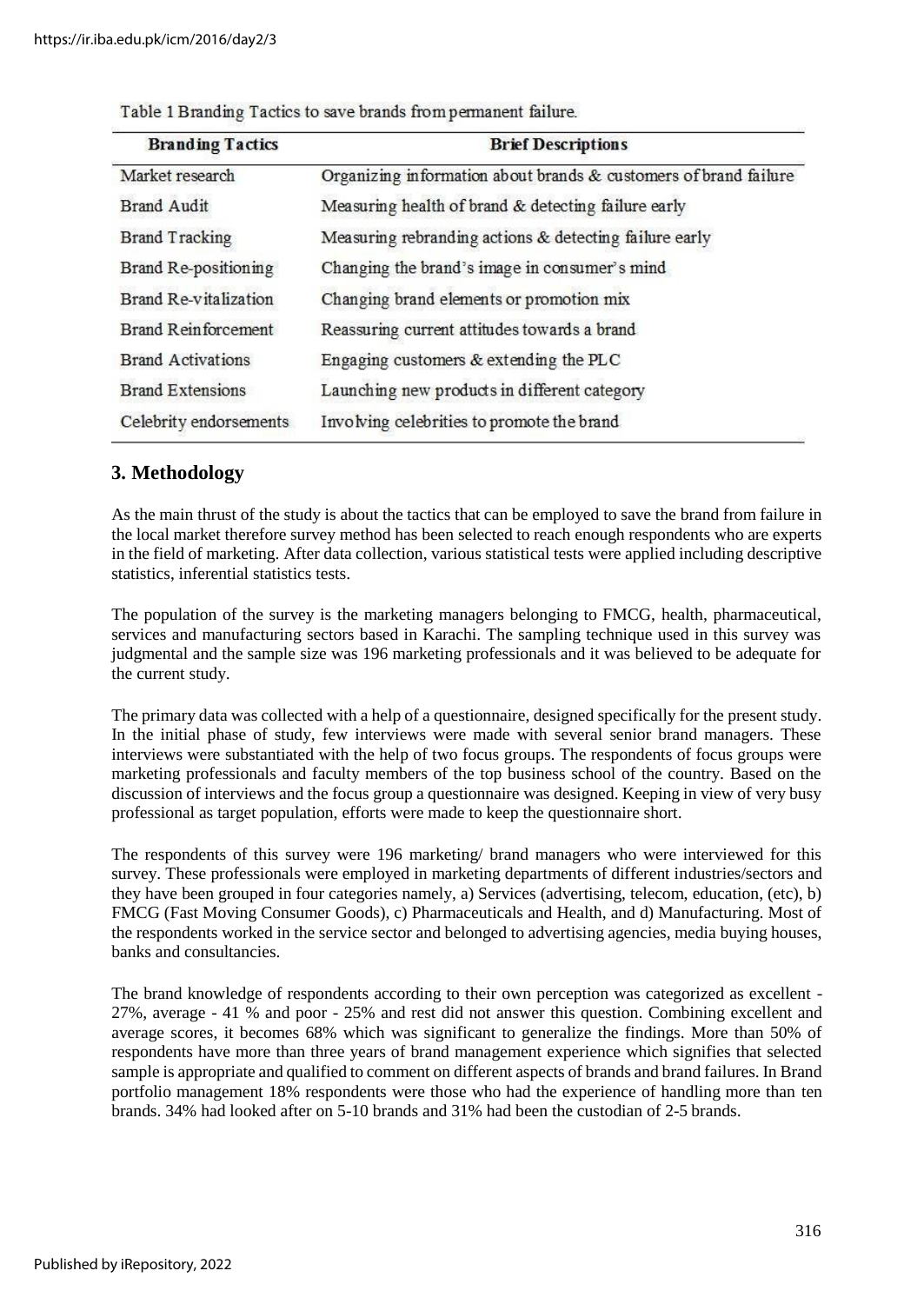Professional Education wise the sample can be broken down as follows. 48.5 % of the sample was based upon MBAs which shows that these respondents have had the professional education which isrelevant to the subject of the survey.

According to Job Status 65% of the respondents were either the Chief Executives or Brand Managers or Marketing Managers of different companies. Others might not be having the same positions as required but they all belonged to the marketing departments.

Table 2 depicts the analysis of respondents' judgments on the phase in which most brands fail and the phase at which the brand can be saved from permanent failure.

| PLC Phase    | Phase in which<br>most brands fail |        | Phase in which brands can<br>be saved from permanent failure |               |
|--------------|------------------------------------|--------|--------------------------------------------------------------|---------------|
|              |                                    | $\%$   |                                                              | $\frac{9}{6}$ |
| Introduction | 128                                | 65.31  | 62                                                           | 31.63         |
| Growth       | 48                                 | 24.49  | 79                                                           | 40.31         |
| Maturity     | 18                                 | 9.18   | 46                                                           | 23.47         |
| Decline      |                                    | 1.02   |                                                              | 4.59          |
| Total        | 196                                | 100.00 | 196                                                          | 100.00        |

 $T-1$   $\uparrow$   $T$   $\uparrow$   $T$   $\downarrow$   $T$   $\downarrow$   $T$   $\downarrow$   $T$   $\uparrow$   $T$   $\uparrow$   $T$   $\downarrow$   $T$   $\downarrow$   $T$   $\downarrow$   $T$   $\downarrow$   $T$   $\downarrow$   $T$   $\downarrow$   $T$   $\downarrow$   $T$   $\downarrow$   $T$   $\downarrow$   $T$   $\downarrow$   $T$   $\downarrow$   $T$   $\downarrow$   $T$   $\downarrow$   $T$   $\downarrow$   $T$   $\downarrow$ 

[Source: Saeed & Siddiqui (2015). Brand Failure & Product Life Cycle: Descriptive Analyses Science International, (Lahore), 27(5), pp: 4655-4659]

More than 65% respondent said that it is very likely that a brand fails in the introduction stage and 24% said that brands fail in the growth stage. In short most brands tend to fail in initial stages. As far as reviving of the brand is concerned 72% marketing executives are of the view that brands can be saved in introduction and growth stage.

Failing brands can be saved by employing certain tactics. Marketing experts were asked to rate these tactics from not important to most important. The average rating of these tactics range from 3.04 to 4.01 which means that they are important. In Table 3 it can be seen that Market Research is considered to be the highest ranking in brand saviors. Market Research is conducted to know exactly what consumers do not like about the brand. Repositioning came out to be the second-best tactics to save the brand. Repositioning means that the perception of the brand should be altered. The two are followed by Revitalization i.e to recapture lost sources of brand equity and identify and establish new sources of brand equity. The least preferred brand tactics that can be used to save the failing brand are Brand Extension (launching new products in different category) and Celebrity endorsements (involving celebrities to promote the brand). It makes sense that when brands are not preferred then extensions would not attract consumers. Similarly bringing a Celebrity to save a dying brand would not work rather it would harm the fame of the celebrity.

|  | Table 3 Branding Tactics - Descriptive Analysis |  |
|--|-------------------------------------------------|--|
|--|-------------------------------------------------|--|

| Branding Tactics to save Brands from Permanent Failure                                                  |      | SD               |
|---------------------------------------------------------------------------------------------------------|------|------------------|
| Market research (organizing information about brands & customers) of brand failure                      | 436  | 0.83             |
| Re-positioning (changing the brand's image in consumer's mind)                                          | 4.00 | 0.94             |
| Re-vitalization (changing brand elements or promotion mix)                                              | 3.99 | 0.91             |
| Brand Audit (measuring health of brand & detecting failure early)                                       | 3.98 | 0.90             |
| Brand Reinforcement (reassuring current attitudes towards a brand)                                      | 3.76 | 0.92             |
| Brand Activations (engaging customers & extending the PLC)                                              | 3.72 | 0.94             |
| Brand Tracking (measuring rebranding actions & detecting failure early)                                 | 3.57 | 1.20             |
| Brand Extensions (launching new products in different category)                                         | 3.14 | 1.01             |
| Celebrity endorsements (involving celebrities to promote the brand)                                     | 3.04 | 0.95             |
| [Correspondent D. C. d. disput COOLEA Downed Dailyers, D. Dandard J. C. Caroline Domesiation, Anglorean |      | $C_{\text{min}}$ |

[Source: Saeed & Siddiqui (2015). Brand Failure & Product Life Cycle: Descriptive Analyses Science International, (Lahore), 27(5), pp: 4655-4659]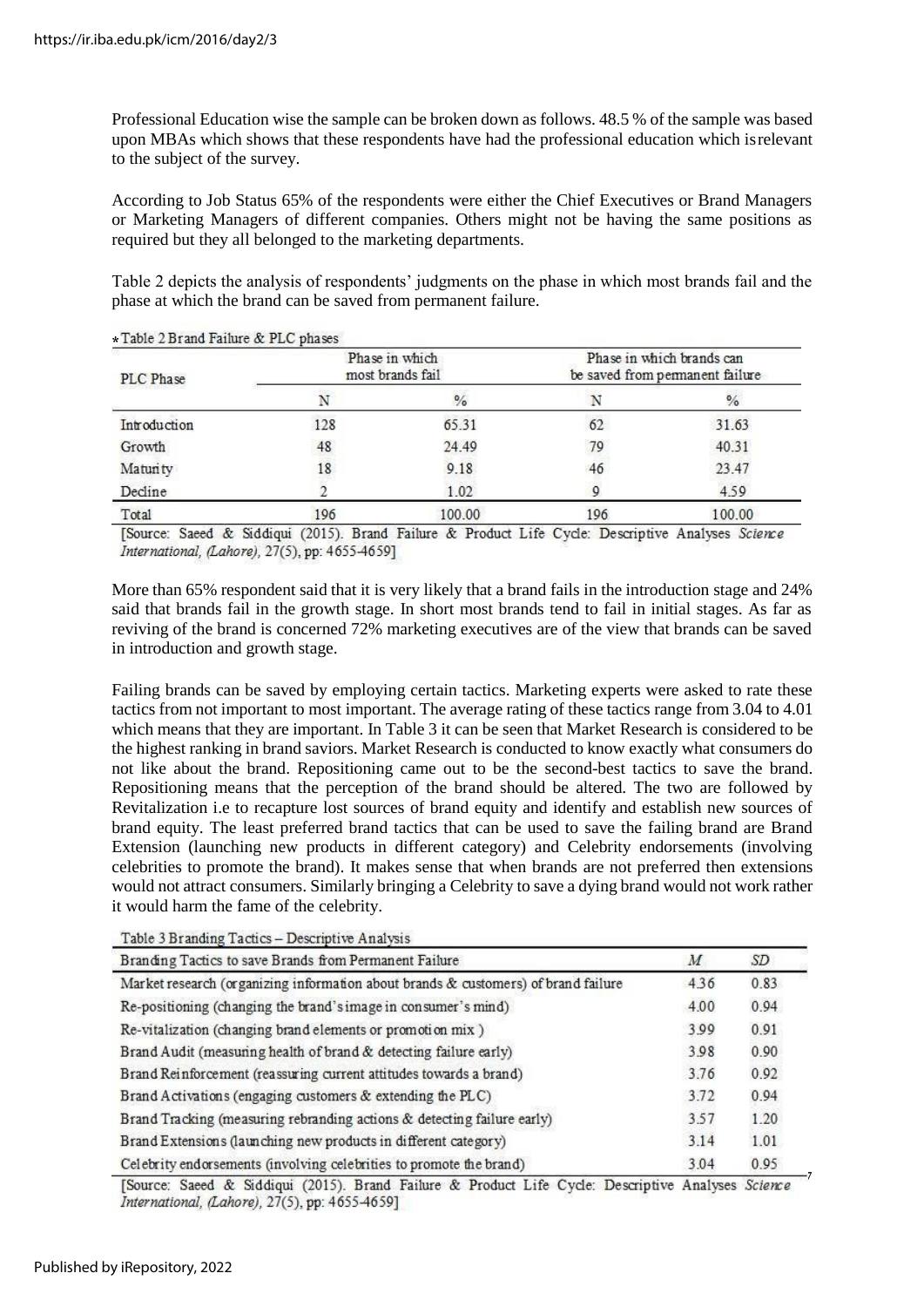Factor analysis on Tactics to save the brand was performed and nine variables were reduced to three components. Table 4 shows the value of KMO and Bartlett's Test is 0.64 and it is significant therefore it is reasonable to perform the factor analysis. The cumulative percentage of variance explained by the first three factors is 56.05%. In other words, 56.05% of the common variance shared by the 9 variables can be accounted for by the 3 factors. This is reflective of the KMO of 0.64, a "mediocre" to "middling % of variance. This initial solution suggests that the final solution should extract not more than three factors.

|                                                                     | Factors                      |                              |                                     |
|---------------------------------------------------------------------|------------------------------|------------------------------|-------------------------------------|
| Items                                                               | Macro<br>Branding<br>Tactics | Micro<br>Branding<br>Tactics | Core<br><b>B</b> randing<br>Tactics |
| Eigenvalue                                                          | 2.52                         | 1.28                         | 123                                 |
| Cumulative Variance Explained                                       | 28.05                        | 42.32                        | 56.05                               |
| Re-positioning (changing the brand's image in consumer's mind)      | 0.75                         |                              |                                     |
| Brand Audit (measuring health of brand & detecting failure early)   | 0.72                         |                              |                                     |
| Re-vitalization (changing brand elements or promotion mix)          | 0.67                         |                              |                                     |
| Market research (organizing information about brands & customers)   | 0.59                         |                              |                                     |
| Brand Reinforcement (reassuring current attitudes towards a brand)  |                              | 0.76                         |                                     |
| Brand Activations (engaging customers & extending the PLC)          |                              | 0.74                         |                                     |
| Brand Tracking (measuring rebranding actions & detecting failure)   |                              | 0.55                         |                                     |
| Celebrity endorsements (involving celebrities to promote the brand) |                              |                              | 0.78                                |
| Brand Extensions (launching new products in different category)     |                              |                              | 0.69                                |
|                                                                     |                              |                              |                                     |

Table 4 Exploratory Factor Analysis for Branding Tactics [KMO = 0.643]

Principal Component Analysis Extraction Method: with Varimax Rotation Method

[Source: Saeed & Siddiqui (2016). Brand Failure: Factor Analytic Findings, Journal of Marketing Management and Consumer Behavior, 1(3), pp: 1-12]

**Macro Branding:** Re-positioning (changing the brand's image in consumer's mind), Brand Audit (measuring health of brand & detecting failure early), Re-vitalization (changing brand elements or promotion mix), Market research (organizing information about brands & customers) of brand failure.

**Micro Branding:** Brand Reinforcement (reassuring current attitudes towards a brand), Brand Activations (engaging customers & extending the PLC), Brand Tracking (measuring rebranding actions and detecting failure early).

**Core Branding Practices:** Celebrity endorsements (involving celebrities to promote the brand), Brand Extensions (launching new products in different category).

## **4. Conclusions**

It can be concluded from the above study that Brands can be saved from permanent failure in various phases of PLC and with the help of different marketing tactics. At introduction stage the company cannot do much to save the brand while in growth stage strategies like Brand Activations by engaging customers, Celebrity endorsements to promote the brand can help to extend the PLC. At maturity stage sales growth slows down, no new channels are established and new competitive forces emerge. It is at this stage the companies think implementing the strategies of Market Development, Product Modification and Marketing Program Modification to save the brand from failure. By conducting periodical Brand Audits (measuring health of the brand) and Brand Tracking (measuring rebranding actions) the company can determine the positioning of the brand in the eyes of the customer and plan corrective strategies like Brand Reinforcement and Brand Revitalization (changing brand elements and promotional mix) that can also help to save the brand. At the decline stage sales decreases due to number

318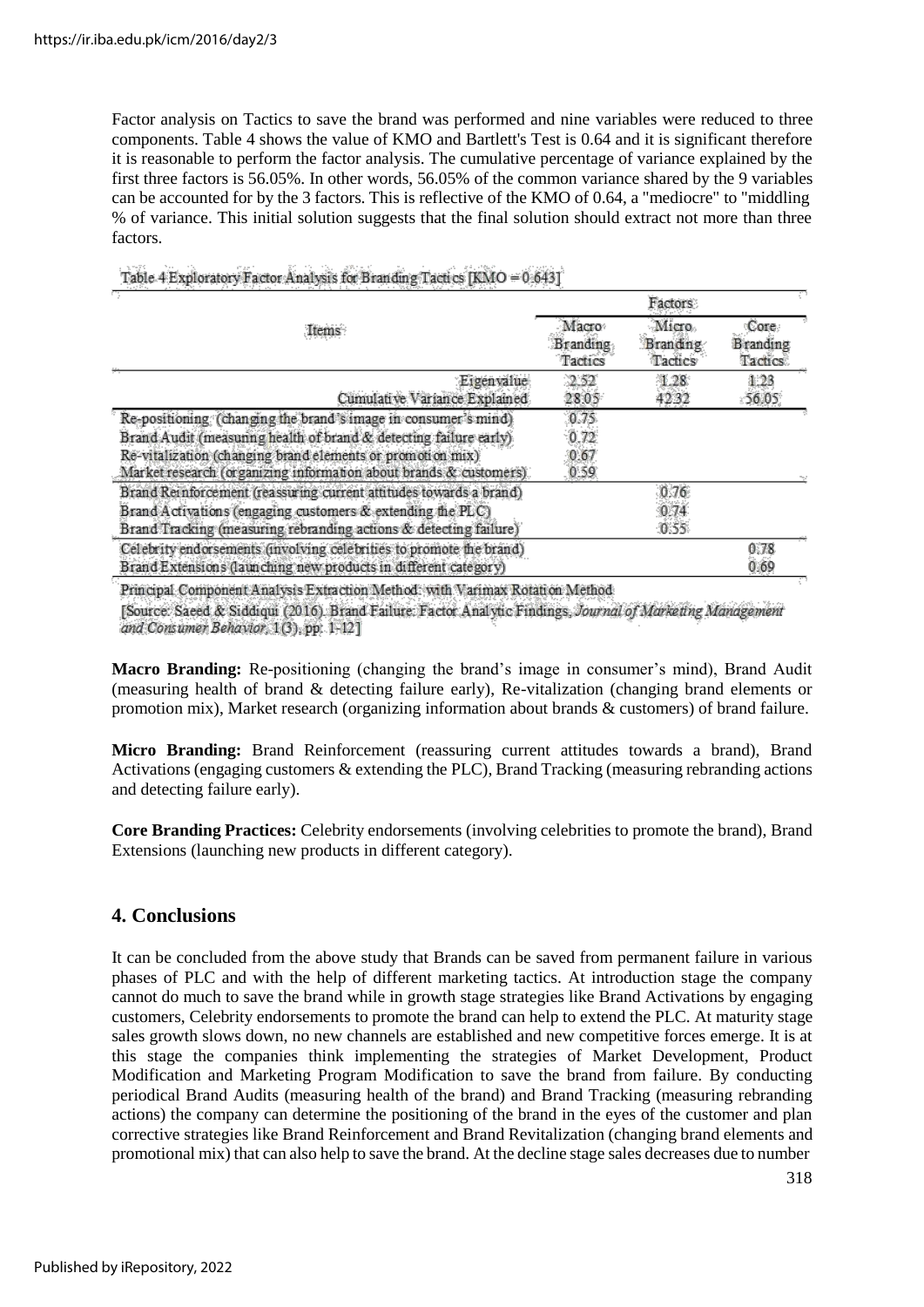of reasons including technological changes, consumer preference changes and new competitive forces. Many companies have not developed policies to deal with aging products and they let the products either die their natural death or with draw from the market. The saving of brand at this stage depends on the attractiveness unattractiveness of the industry. The positioning and differentiation strategy of a company needs to change at different stages of the product life cycle if it wants its products to succeed This study also summarizes tactics that can save a failing brand into three groups. These are: i) Macro branding tactics related to the image of the brand and the market forces; ii) Micro Branding related to identifying and micro segmenting customers into more focused targets; and iii) Core Branding Practices related to brand extensions and celebrity endorsement. At the time of saving a dying brand the Tactics least favored by respondents were brand extensions (launching new products in different category) and celebrity endorsements (involving celebrities to promote the brand). On a closer look this makes sense that it is not wise to extend a failing brand and bringing a celebrity to save it is not useful.

# **5. Limitations**

Several limitations can be observed in this study. Firstly, every industry has some bases for brand development and management like brand naming in fertilizer branding in Pakistan (Siddiqui *et al.*, 2013); value added services or network coverage for telecom branding in Pakistan (Siddiqui *et al.*, 2015); perceptions as major bases for Islamic branding in Pakistan (Jumani & Siddiqui, 2012).;Status, Traditions, Quality and Values for women's branded clothing in Pakistan (Khaqan & Siddiqui, 2015). This research does not illustrate any industry specific bases for branding. Secondly, brand's rich history gives strength to the brand and brand legacy continued over generations can only be enhanced through intergenerational influences on brand preferences (Siddiqui *et al.*, 2013; Hussain & Siddiqui, 2016), especially among women who are actual users of most of the FMCG brands (Hussain & Siddiqui, 2015). This study lacks an illustration of brand failure due to intergenerational influences on brand preferences. A minor but relevant shortcoming of this research is the lack of visual brand elements of brands which may be significant reasons for brand failure (Ishtiaq & Siddiqui, 2016). Finally, re-positioning strategy may also be presented with the help of more local examples like re-positioning the Dawn News Chanel from 'only English news channel in Pakistan' to 'mixed English /Urdu channel for mass market (Siddiqui & Fahim, 2014).; re-positioning Virtual University of Pakistan from 'merely recognized university' to 'high quality university' (Sibghatullah *et al.*, 2016); re-positioning Horlicks in Pakistan as 'an elderly drink' to 'children drink' (Latif *et al.*, 3026). All these examples set re-positioning as best available tool in local context to save a brand from permanent failure.

# **6. Managerial Implications**

There are many rules of thumb for practicing marketing professionals. Firstly, brands can be saved from permanent failure with the help of different marketing tactics especially in earlier phases of Product Life Cycle (PLC). Secondly, at introduction stage the company cannot do much to save the brand. Thirdly, in growth stage few strategies are used to extend the PLC like (1) by brand activations while engaging customers, and (2) by celebrity endorsements. Fourth, at maturity stage sales growth slows down, new channels are not preferred to be established and new competitive forces emerge. It is at this stage the companies think implementing the strategies of Market Development, Product Development and Marketing Penetrations to save the brand from failure. Brand Audits (measuring health of the brand), Brand Tracking (measuring rebranding actions), Brand Reinforcement and Brand Revitalization (changing brand elements and promotional mix) can also help to save the brand. Fifth, at the decline stage sales decrease due to number of reasons including technological changes, consumer preference changes and new competitive forces. Many companies have not developed policies to deal with aging products and they let the products either die their natural death or withdraw from the market. The saving of brand at this stage depends on the attractiveness/ unattractiveness of the industry. Sixth, the positioning and differentiation strategy of a company needs to change at different stages of the product life cycle, if the company wants its brands to succeed. Seventh, this study also summarizes tactics that can save a failing brand into three groups. These are: (a) Macro branding tactics related to the image of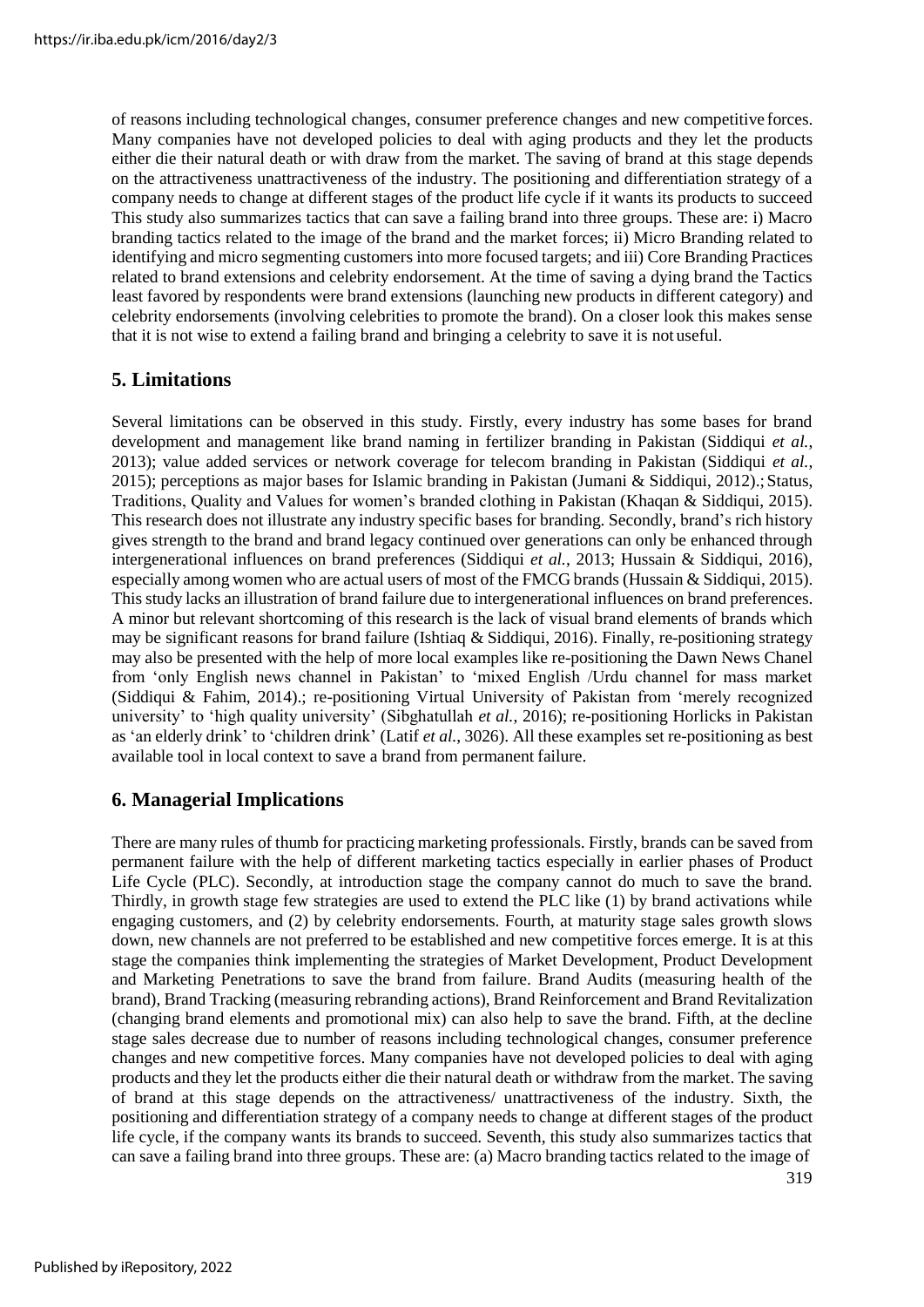the brand and the market forces; (b) Micro Branding related to identifying and micro segmenting customers into more focused targets; and (c) Core Branding Practices related to brand extensions and celebrity endorsement. Finally, tactics least favored by respondents were brand extensions (launching new products in different category) and celebrity endorsements (involving celebrities to promote the brand). On a closer look this makes sense that it is not wise to extend a failing brand and bringing a celebrity to save it is not useful. The findings and limitations of current research set goals for future research.

## **References**

- AMA, (2013). "Marketing Research". *American Marketing Association*. https:/[/www.ama.org/AboutAMA/Pages/Definition-of-Marketing.aspx](http://www.ama.org/AboutAMA/Pages/Definition-of-Marketing.aspx)
- BusinessDictionary, (2016). "Brand Re-positioning". <http://www.businessdictionary.com/definition/repositioning.html#ixzz4JwVzEuu>
- BusinessDictionary, (2016). "Celebrity Endorsement". <http://www.businessdictionary.com/definition/celebrity-endorsement.html#ixzz4JwaCT5fb>
- BusinessJargons (a), (2016). "Brand Extension". [http://businessjargons.com/brand](http://businessjargons.com/brand-)extension.html#ixzz4JwZJ2sja
- BusinessJargons (b), (2016). "Brand Reinforcement". [http://businessjargons.com/brand](http://businessjargons.com/brand-)reinforcement.html#ixzz4JwYHy5tT
- BusinessJargons (c), (2016). "Brand Revitalization". [http://businessjargons.com/brand](http://businessjargons.com/brand-)revitalization.html#ixzz4JwWtutwf
- De Mers, Jayson (2015), "Why you Need Brand Audit?" *Huffington Post* [http://www.huffingtonpost.com/jayson-demers/why-you-need-a-brand-audi\\_b\\_6195428.html](http://www.huffingtonpost.com/jayson-demers/why-you-need-a-brand-audi_b_6195428.html)
- Guardian, The, (2016). "Brand Activation" https:/[/www.theguardian.com/media-network/marketing](http://www.theguardian.com/media-network/marketing-)agencies-association-partner-zone/so-what-is-brand-activation
- Hussain, K., & Siddiqui, K.A., (2015). "Women Dyads have Higher IGI on Brand Preferences", *Science International*, 28(1), pp: 509-512
- Hussain, K., & Siddiqui, K.A., (2016). "Dynamics of Intergenerational Influences on Brand Preferences in Pakistan: (Brand-in-Mind VS Brand-in-Hand)", *Journal of Marketing Management and Consumer Behavior*, 1 (3), pp: 51-60
- Ishtiaq, S.M., & Siddiqui, K.A., (2016). "Branding by Islamic Banks in Pakistan: A Content Analysis of Visual Brand Elements", *Journal of Marketing Management and Consumer Behavior*, 1(2), pp: 32-43
- Jumani, Z., & Siddiqui, K., (2012). "Bases of Islamic Branding in Pakistan", Interdisciplinary *Journal of Contemporary Research In Business*, 3(9) pp: 840-847
- Khakhan, M., & Siddiqui, K., (2013). "Why Brands Fail in Pakistan", *5th South Asian International Conference on Management, Innovation, Leadership, Economics, and Strategy*, December 4th – 6th 2013, Bhurban Murree Hills-Pakistan